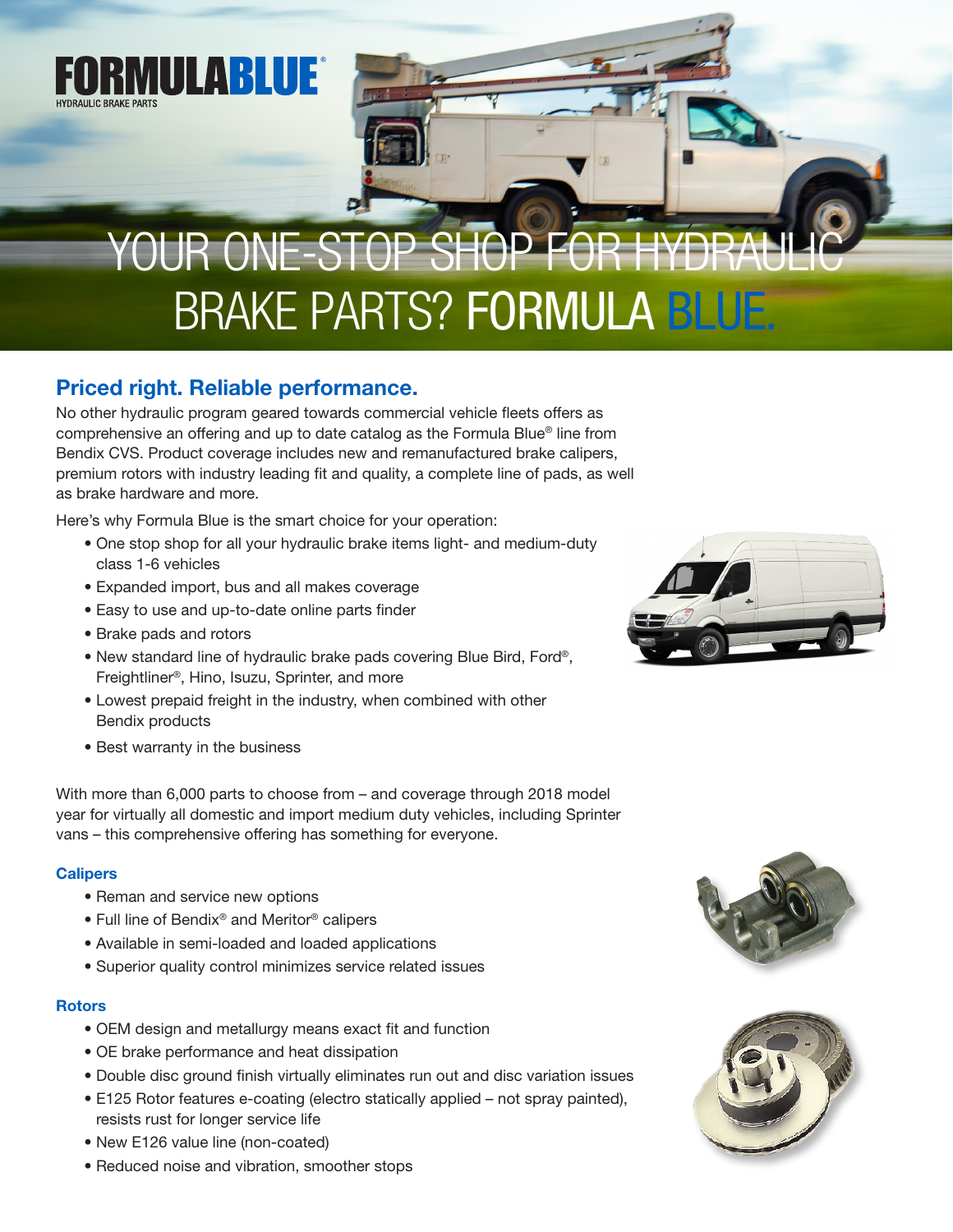#### Brake Pads

- Proven stopping performance
- Long service life
- Superior friction attachment
- Noise resistant and kind to rotors
- Disc brake pads are available in three (3) different options Standard, Premium, and Heavy Duty – to meet your budget and performance requirements
- New E107 Standard pad line for price conscious fleets



# We put it to the test – so you don't have to.



Formula Blue® E109 Semi Metallic Pad vs. competitor pads

> Choose our Premium duty pad – E109 – for long pad and rotor life. And this long pad life does not come at the expense of your rotor. Beware of rotor damage with some aggressive, 'long life' friction on the market today.

### Formula Blue E111 Semi Metallic Pad vs. competitor pads



With our Heavy Duty friction – E111 – you'll get better rotor life and the same pad life – at a lower price.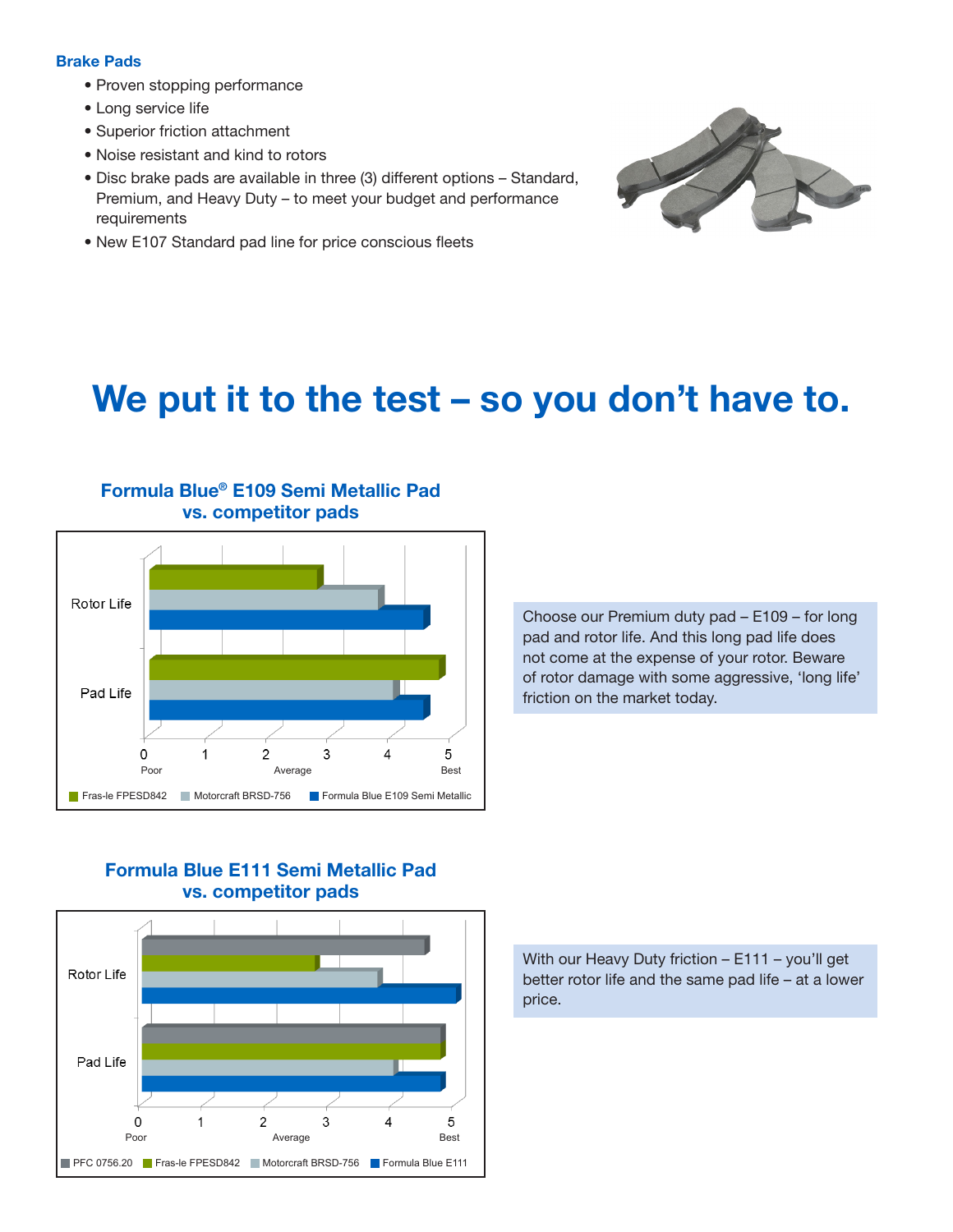# Our comprehensive coverage makes it easy to find the Formula Blue part you need.

### Rotor Cross Reference

| <b>Meritor</b> | <b>Formula Blue</b> |  |
|----------------|---------------------|--|
| 23122527002    | E12588006           |  |
| 23122687002    | E12685013           |  |
| 23122688002    | E12685009           |  |
| 23122691       | E12584019           |  |
| 23122691002    | E12584019           |  |
| 23122693002    | E12585007           |  |
| 23122701002    | E12588007           |  |
| 23122703002    | E12584021           |  |
| 23122729002    | E12685006           |  |
| 23122729098    | E12685006           |  |
| 23122743002    | E12684022           |  |
| 23122897002    | E12688018           |  |
| 23122920002    | E12688011           |  |
| 23122945002    | E12588012           |  |
| 23122962002    | E12688013           |  |
| 23123041002    | E12685014           |  |
| 23123046002    | E12585015           |  |
| 23123296002    | E12685016           |  |
| 23123341002    | E12584025           |  |
| 23123434002    | E12585006           |  |
| 23123439002    | E12684027           |  |
| 23123440002    | E12685017           |  |
| 23123443002    | E12684020           |  |

| <b>Meritor</b> | <b>Formula Blue</b> |  |
|----------------|---------------------|--|
| 23123458002    | E12684028           |  |
| 23123461002    | E12584031           |  |
| 23123468002    | E12587006           |  |
| 23123485002    | E12685006           |  |
| 23123486002    | E12685013           |  |
| 23123489002    | E12685017           |  |
| 23123494002    | E12587007           |  |
| 23123495002    | E12685016           |  |
| 23123498002    | E12684030           |  |
| 23123527002    | E12684029           |  |
| 23123528002    | E12584032           |  |
| 23123530002    | E12584031           |  |
| 23123532002    | E12585021           |  |
| 23123547002    | E12591018           |  |
| 23123550002    | E12688019           |  |
| 23123550004    | E12688019           |  |
| 23123552002    | E12688018           |  |
| 23123552004    | E12688018           |  |
| 23123557002    | E12685019           |  |
| 23123557004    | E12685019           |  |
| 23123557009    | E12685019           |  |
| 23123572002    | E12688020           |  |
| 23123572004    | E12688015           |  |

| <b>Formula Blue</b> |
|---------------------|
| E12688020           |
| E12688021           |
| E12688021           |
| E12585020           |
| E12580010           |
| E15680008           |
| E12580009           |
| E12580006           |
| E12580007           |
| E12591006           |
| E12591007           |
| E12688021           |
| E12688018           |
| E12688019           |
| E12688019           |
| E12684020           |
| E12688018           |
| E12688021           |
| E12688019           |
| E12688018           |
| E12688019           |
| E12688020           |
| E12688021           |
|                     |

| <b>Perf. Friction (PFC)</b> | <b>Formula Blue</b> |  |
|-----------------------------|---------------------|--|
| 278.050.01                  | E12567102           |  |
| 287.056.01                  | E12566078           |  |
| 301.052.01                  | E12567103           |  |
| 305.045.01                  | E12566077           |  |
| 318.094.01                  | E12570017           |  |
| 342.055.01                  | E12568066           |  |
| 348.067.01                  | E12568070           |  |
| 381.081.20                  | E12588019           |  |
| 381.082.20                  | E12588019           |  |
| 381.089.20                  | E12588021           |  |
| 381.089.30                  | E12588015           |  |
| 381.113.20                  | E12588018           |  |
| 381.181.20                  | F12588008           |  |
| 381.181.30                  | E12588006           |  |
| 390.048.20                  | E12588025           |  |
| 390.086.20                  | E12585019           |  |
| 390.193.20                  | E12585020           |  |



### Caliper Cross Reference

| <b>Meritor</b> | <b>Formula Blue</b> |
|----------------|---------------------|
| 60050150XL     | F14784106           |
| 60450394       | F14684106           |
| 60450468       | E14684012           |
| 60450468002    | F14684012           |
| 60450468005    | F14684012           |
| 60450469       | F14684013           |
| 60450469002    | F14684013           |
| 60450469005    | F14684013           |
| 60450473       | F14684014           |
| 60450473       | F14684014           |
| 60450473001    | F14684014           |
| 60450473001    | F14684014           |
| 60450473004    | F14684014           |
| 60450473004    | F14684016           |
| 60450473005    | F14684014           |
| 60450474       | E14684015           |

| <b>Meritor</b> | <b>Formula Blue</b> |
|----------------|---------------------|
|                |                     |
| 60450474       | F14684017           |
| 60450474001    | F14684015           |
| 60450474001    | F14684017           |
| 60450474004    | F14684015           |
| 60450474004    | F14684017           |
| 60450474005    | F14684015           |
| 60450474005    | F14684017           |
| 60450475       | F14684106           |
| 60450475001    | F14684106           |
| 60450476       | E14688016           |
| 60450477       | F14688017           |
| 60450478       | E14688015           |
| 60450478007    | E14688015           |
| 60450479       | F14688014           |
| 60450480       | E14684016           |
| 60450481       | F14684017           |

| <b>Meritor</b> | <b>Formula Blue</b> |
|----------------|---------------------|
| 60450481004    | E14684015           |
| 60450483       | E14684012           |
| 60460473005    | E14684016           |
| R4212277X      | E14681011           |
| R4212278X      | E14681010           |
| F-11117X       | E146840161          |
| E-4238X        | E146850081          |
| F-4245X        | E146840061          |
| E-4237X        | E146750061          |
| E-11756X       | E146880101          |
| E-11750X       | E146880081          |
| E-12067X       | E146850141          |
| R42R55250      | E146850081          |
| R42R55251      | E146841061          |
| R42R55850      | E146880101          |
| R42R55314      | E146750061          |

| <b>Meritor</b> | <b>Formula Blue</b> |
|----------------|---------------------|
| R42R55849      | E146880081          |
| R42R55717      | E146750071          |
| R42R55252      | E146840061          |
| E-11117GX      | E14684016           |
| F-11734X       | E14684012           |
| F-11733X       | F14684013           |
| F-13205X       | E14688017           |
| F-13707X       | E14688014           |
| F11756X        | E14688010           |
| F-11750X       | E14688008           |
| F-4238GX       | E14685008           |